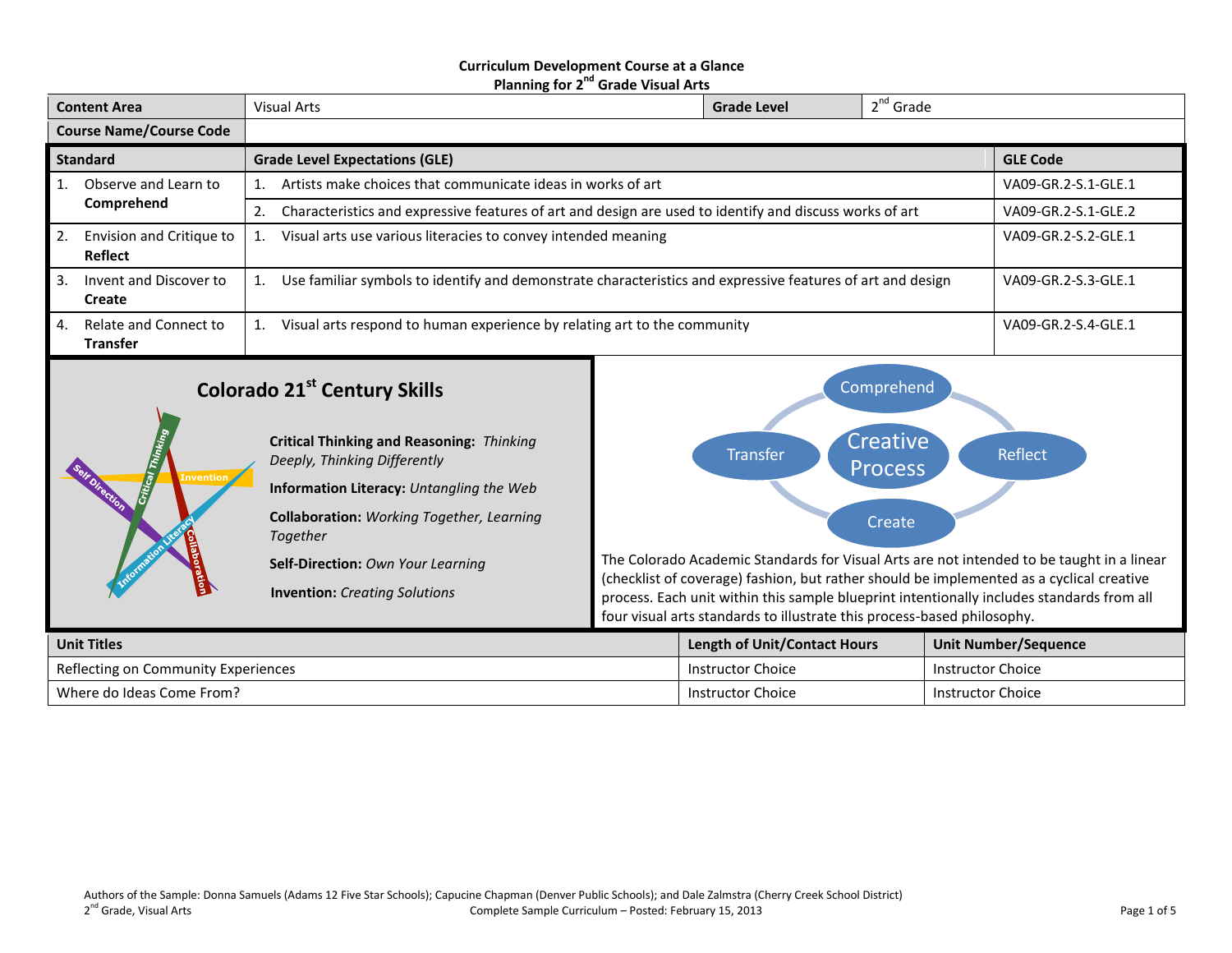| <b>Unit Title</b>                                     | Reflecting on Community Experiences                                                                                      |                                                                                                                                                                                             | <b>Length of Unit</b>                                                                                         | <b>Instructor Choice</b> |  |
|-------------------------------------------------------|--------------------------------------------------------------------------------------------------------------------------|---------------------------------------------------------------------------------------------------------------------------------------------------------------------------------------------|---------------------------------------------------------------------------------------------------------------|--------------------------|--|
| <b>Focusing Lens(es)</b>                              | Relationships                                                                                                            | <b>Standards and Grade</b><br><b>Level Expectations</b><br><b>Addressed in this Unit</b>                                                                                                    | VA09-GR.2-S.1-GLE.1, VA09-GR.2-S.1-GLE.2<br>VA09-GR.2-S.2-GLE.1<br>VA09-GR.2-S.3-GLE.1<br>VA09-GR.2-S.4-GLE.1 |                          |  |
| <b>Inquiry Questions</b><br>(Engaging-<br>Debatable): | $GLE.1-EO.a,b,c)$<br>Why are communities different?                                                                      | Why do artists reflect on their experiences? (VA09-GR.2-S.1-GLE.1,2) and (VA09-GR.2-S.2-GLE.1) and (VA09-GR.2-S.3-GLE.1) and (VA09-GR.2-S.4-<br>What is the artist's role in the community? |                                                                                                               |                          |  |
| <b>Unit Strands</b>                                   | Comprehend/Reflect/Create/Transfer                                                                                       |                                                                                                                                                                                             |                                                                                                               |                          |  |
| Concepts                                              | Patterns, Symbols, Communication, Reflection, Life Connections/Human Experience, Collaboration, Community, Understanding |                                                                                                                                                                                             |                                                                                                               |                          |  |

| <b>Generalizations</b><br>My students will Understand that                                                                                                                                                                                              | <b>Guiding Questions</b><br><b>Factual</b><br>Conceptual                                                                                                                                                                               |                                                                                                                                                                                                                                   |  |  |
|---------------------------------------------------------------------------------------------------------------------------------------------------------------------------------------------------------------------------------------------------------|----------------------------------------------------------------------------------------------------------------------------------------------------------------------------------------------------------------------------------------|-----------------------------------------------------------------------------------------------------------------------------------------------------------------------------------------------------------------------------------|--|--|
|                                                                                                                                                                                                                                                         |                                                                                                                                                                                                                                        |                                                                                                                                                                                                                                   |  |  |
| Reflections on personal experiences inform an individual's<br>understanding of community. (VA09-GR.2-S.1-GLE.1) and<br>(VA09-GR.2-S.2-GLE.1) and (VA09-GR.2-S.3-GLE.1) and<br>(VA09-GR.2-S.4-GLE.1-EO.a,b,c)                                            | What are some methods for reflecting on experiences?<br>(i.e. discussion, art-making, etc.)                                                                                                                                            | How do reflections of personal experiences inform the<br>understanding of community?                                                                                                                                              |  |  |
| Patterns and symbols can communicate the relationships<br>within a community. (VA09-GR.2-S.1-GLE.1,2) and (VA09-<br>GR.2-S.2-GLE.1-EO.a,b,c) and (VA09-GR.2-S.3-GLE.1) and<br>(VA09-GR.2-S.4-GLE.1-EO.a,b,c)                                            | What patterns or symbols would represent community?<br>(i.e. a grouping of silhouetted figures)                                                                                                                                        | What kinds of relationships can people have in a<br>community?<br>How can symbols and patterns be used to communicate<br>community?                                                                                               |  |  |
| Creating community artwork (both individual and<br>collaborative) depicts the values and ideas that make a<br>community unique. (VA09-GR.2-S.1-GLE.1,.2) and (VA09-<br>GR.2-S.2-GLE.1) and (VA09-GR.2-S.3-GLE.1) and (VA09-<br>GR.2-S.4-GLE.1-EO.a,b,c) | What types of art communicates community? (i.e.<br>public art, collaborative, personal, cultural etc.)<br>What artists have created community-based art?<br>What are some examples of collaborative art? (i.e.<br>books, murals, etc.) | How can artwork communicate community experiences?<br>Why does collaboration create community?<br>What other ways do communities collaborate besides<br>art-making?<br>What makes some collaboration successful and other<br>not? |  |  |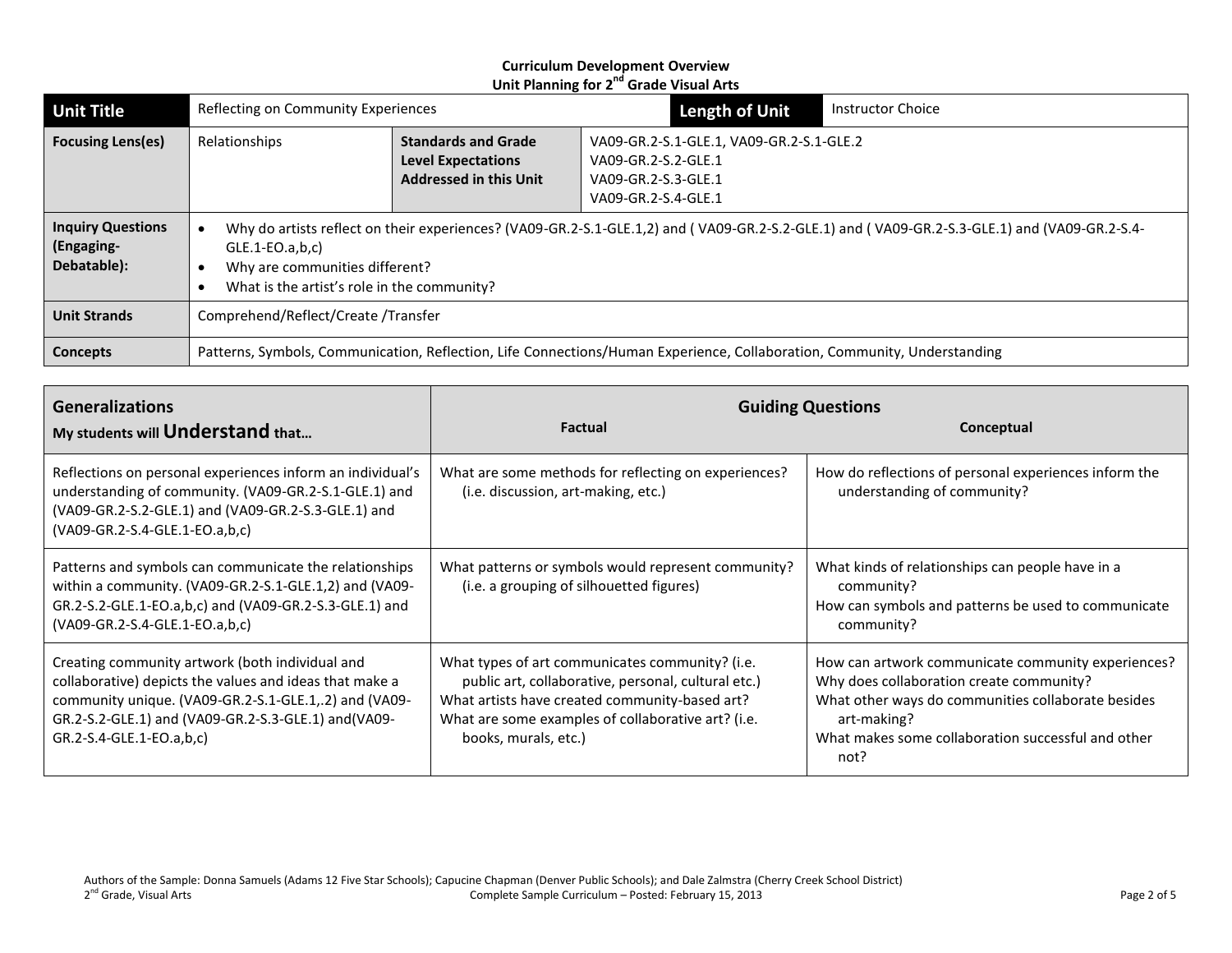| <b>Critical Content:</b><br>My students will <b>Know</b> |                                                                                                                                                                                                                                                                                                                                                                                                                                                                                                                                                                                                                                                              | <b>Key Skills:</b><br>My students will be able to $(Do)$ |                                                                                                                                                                                                                                                                                                                                                                                                                                                                         |  |  |
|----------------------------------------------------------|--------------------------------------------------------------------------------------------------------------------------------------------------------------------------------------------------------------------------------------------------------------------------------------------------------------------------------------------------------------------------------------------------------------------------------------------------------------------------------------------------------------------------------------------------------------------------------------------------------------------------------------------------------------|----------------------------------------------------------|-------------------------------------------------------------------------------------------------------------------------------------------------------------------------------------------------------------------------------------------------------------------------------------------------------------------------------------------------------------------------------------------------------------------------------------------------------------------------|--|--|
| $\bullet$<br>$\bullet$<br>$\bullet$                      | Different ways symbols and patterns can be used in a variety of ways to represent<br>community (VA09-GR.2-S.1-GLE.1,2) and (VA09-GR.2-S.2-GLE.1-EO.a,b,c) and<br>(VA09-GR.2-S.3-GLE.1-EO.a,b,c,d)<br>Different relationships that are found in communities (VA09-GR.2-S.1-GLE.1-<br>EO.a,b,c) and (VA09-GR.2-S.2-GLE.1-E.a,b,c) and (VA09-GR.2-S.3-GLE.1) and (VA09-<br>GR.2-S.4-GLE.1-EO.a,b,c)<br>Ways different materials and media can be used to create art that reflects personal<br>and collaborative ideas of community. . (VA09-GR.2-S.1-GLE.1) and (VA09-GR.2-<br>S.2-GLE.1-EO.a,b,c) and (VA09-GR.2-S.3-GLE.1) and (VA09-GR.2-S.4-GLE.1-EO.a,b,c) |                                                          | Create patterns and symbols to reflect on community (VA09-GR.2-S.1,2) and<br>(VA09-GR.2- S.2-GLE.1) and (VA09-GR.2-S.3-GLE.1-EO.a,b,c,d)<br>Use appropriate materials and media to communicate their ideas of community.<br>(VA09-GR.2-S.1-GLE.1,2) and (VA09-GR.2- S.2-GLE.1) and (VA09-GR.2-S.3-GLE.1-<br>EO.a,b,c,d)<br>Create presentation-ready works of art. community (VA09-GR.2-S.1-GLE.1,2) and<br>(VA09-GR.2- S.2-GLE.1) and (VA09-GR.2-S.3-GLE.1-EO.a,b,c,d) |  |  |
|                                                          |                                                                                                                                                                                                                                                                                                                                                                                                                                                                                                                                                                                                                                                              |                                                          |                                                                                                                                                                                                                                                                                                                                                                                                                                                                         |  |  |
|                                                          | Critical Language: includes the Academic and Technical vocabulary, semantics, and discourse which are particular to and necessary for accessing a given discipline.<br>$\Gamma$ VAAADL $\Gamma$ : A student in Leepman Anti-en-Henric student the shifted behavioral control behavioral theory the following statement. WAAmle $\tau$ which can see the                                                                                                                                                                                                                                                                                                      |                                                          |                                                                                                                                                                                                                                                                                                                                                                                                                                                                         |  |  |

EXAMPLE: A student in Language Arts can demonstrate the ability to apply and comprehend critical language through the following statement: *"Mark Twain exposes the hypocrisy of slavery through the use of satire."*

| A student in<br>can demonstrate the<br>ability to apply and comprehend critical language<br>through the following statement(s): |                                                      | Personal experiences and collaboration allows artists to reflect on their community. |
|---------------------------------------------------------------------------------------------------------------------------------|------------------------------------------------------|--------------------------------------------------------------------------------------|
| <b>Academic Vocabulary:</b>                                                                                                     |                                                      | Communication, reflection, life connections, human experience, collaboration         |
|                                                                                                                                 |                                                      |                                                                                      |
| <b>Technical Vocabulary:</b>                                                                                                    | Media, presentation-ready, murals, patterns, symbols |                                                                                      |
|                                                                                                                                 |                                                      |                                                                                      |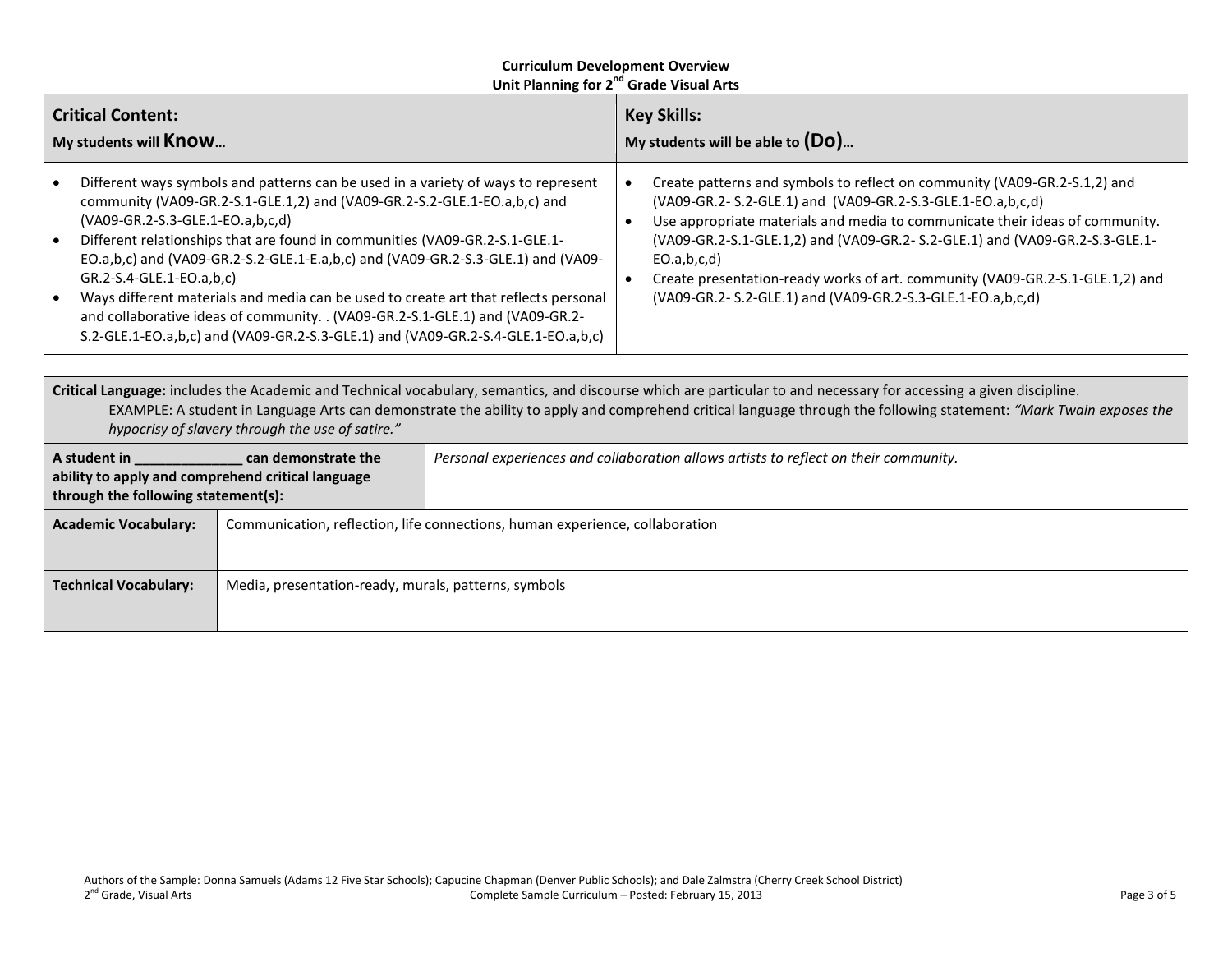| <b>Unit Title</b>                                     | Where do Ideas Come From?                                                                             |                                                                                                                                        | <b>Length of Unit</b>                                                                                         | <b>Instructor Choice</b> |  |  |
|-------------------------------------------------------|-------------------------------------------------------------------------------------------------------|----------------------------------------------------------------------------------------------------------------------------------------|---------------------------------------------------------------------------------------------------------------|--------------------------|--|--|
| <b>Focusing Lens(es)</b>                              | Exploration                                                                                           | <b>Standards and Grade</b><br><b>Level Expectations</b><br><b>Addressed in this Unit</b>                                               | VA09-GR.2-S.1-GLE.1, VA09-GR.2-S.1-GLE.2<br>VA09-GR.2-S.2-GLE.1<br>VA09-GR.2-S.3-GLE.1<br>VA09-GR.2-S.4-GLE.1 |                          |  |  |
| <b>Inquiry Questions</b><br>(Engaging-<br>Debatable): | Why would an artist keep a sketchbook<br>What is an idea?                                             | Where do ideas come from? (VA09-GR.2-S.1-GLE.1) and (VA09-GR.2-S.2-GLE.1) and (VA09-GR.2-S.3-GLE.1) and (VA09-GR.2-S.4-GLE.1-EO.a,b,c) |                                                                                                               |                          |  |  |
| <b>Unit Strands</b>                                   | Comprehend/Reflect/ Create / Transfer                                                                 |                                                                                                                                        |                                                                                                               |                          |  |  |
| <b>Concepts</b>                                       | Observation, Memory, Imagination, Investigation, Discovery, Ideas, Documentation, Reflection, Choices |                                                                                                                                        |                                                                                                               |                          |  |  |

| <b>Generalizations</b>                                                                                                                                                                                  | <b>Guiding Questions</b>                                                                                                                           |                                                                                                                                                    |  |  |  |
|---------------------------------------------------------------------------------------------------------------------------------------------------------------------------------------------------------|----------------------------------------------------------------------------------------------------------------------------------------------------|----------------------------------------------------------------------------------------------------------------------------------------------------|--|--|--|
| My students will Understand that                                                                                                                                                                        | <b>Factual</b>                                                                                                                                     | Conceptual                                                                                                                                         |  |  |  |
| Observation, memory, imagination, and investigation lead<br>to discovering unique ideas which are necessary in<br>developing creative works (VA09-GR.2-S.1-GLE.1-EO.c.)                                 | What techniques can artists use to discover ideas?                                                                                                 | Why does an artist want to discover unique ideas?<br>Do all artists choose the same techniques for discovering<br>ideas?                           |  |  |  |
| Documentation and planning allows artists to capture<br>ideas for future use (VA09-GR.2-S.1-GLE.1,.2) an d (VA09-<br>GR.2-S.2-GLE.1) and (VA09-GR.2- S.3-GLE.1) and (VA09-<br>GR.2- S.4-GLE.1-EO.a,b,c) | What are some techniques that can be used to<br>document ideas?<br>Why do artists' keep a sketchbook?<br>What might an artist put in a sketchbook? | How does an artist decide which ideas are worth using?<br>Does an artist use all the ideas in their sketchbook?<br>Do artists keep their mistakes? |  |  |  |
| Making choices through exploration and reflection<br>expands the discovery of ideas. (VA09-GR.2-S.1,2) and<br>(S.2-GLE.1-EO.a,b,c) and (VA09-GR.2-S.3-GLE.1) and<br>(VA09-GR.2-S.4-GLE.1-EO.a,b,c)      | What types of choices can an artist make?                                                                                                          | How does an artist get a good idea?<br>How do artists make choices about their art work?                                                           |  |  |  |